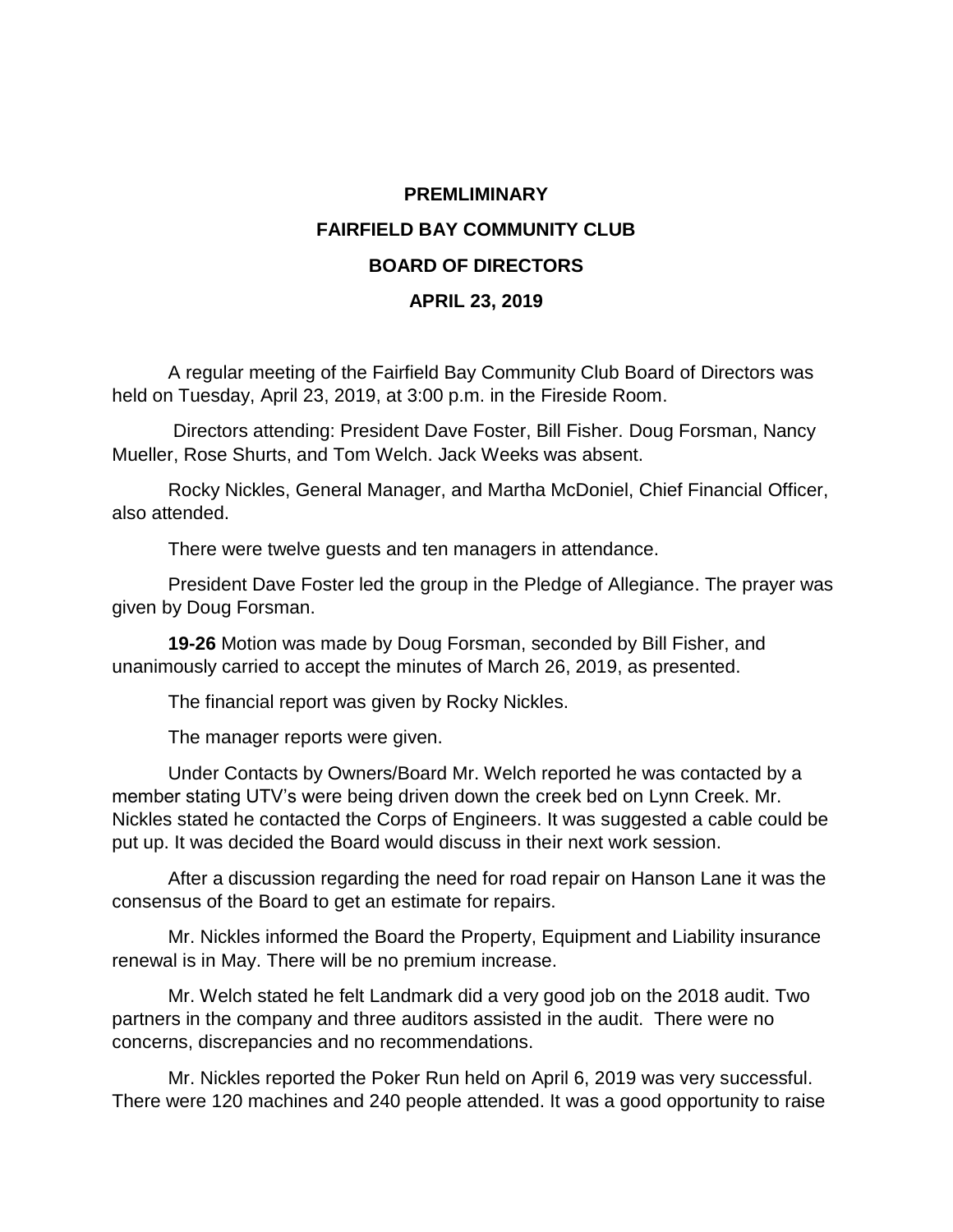funds for the Fairfield Bay Volunteer Fire Department. Two condos, one home and at least one vacant lot sold as a direct to people who came here to participate in the poker run.

Mr. Nickles stated one couple that attended the Chicago Relocation Show visited the Bay this past weekend. They looked at homes with a realtor before they left.

Mr. Nickles said the local realtors have told him they need more inventory.

Tom Welch thanked previous boards, as well as the present board, for developing trails and bringing more people to the Bay.

It was stated 70% of the Bay property is owned by non-residents and many are second generation owners. Fewer of these lot owners are paying their dues than in the past.

Dave Foster said that our marketing focus has changed. We have become a recreation destination and a place to retire. The strategy is to market to people within 250 miles of the Bay. The Board welcomes any ideas of ways to connect with people or a suggestion for activities that would attract people to the Bay. Two percent of the Community Club annual budget is spent on marketing.

Mr. Nickles stated attrition is on vacant lots. We must find a way to put value back in the lots.

Paul Wellenberger reported for Team 2035 he stated the bill for the wet/dry issue never made it to the floor; however a bill allowing a micro-brewery did pass. He is in contact with an individual that is interested.

Dale James, Van Buren County Judge, has sent letters to people he felt might be interested in opening a business in Van Buren County.

The Board discussed the advantage of having change from a strictly Accrual Based Accounting System. Accrual made it difficult to see short-term changes in real time. Changing to a modified accrual procedure gave the Club good "real time" data to follow the attrition rate.

After the discussion the Board was asked to approve the change to the written document as follows:

Board of Directors: Selection, Term of Office, Duties Section 5 (E):

## **Currently Reads**:

The Board shall maintain the fiscal integrity of the Community Club and regularly review departmental budget performances and evaluation and internal budget controls. The Board shall maintain a balanced budget on an accrual basis.

## **Will be Changed to Read:**